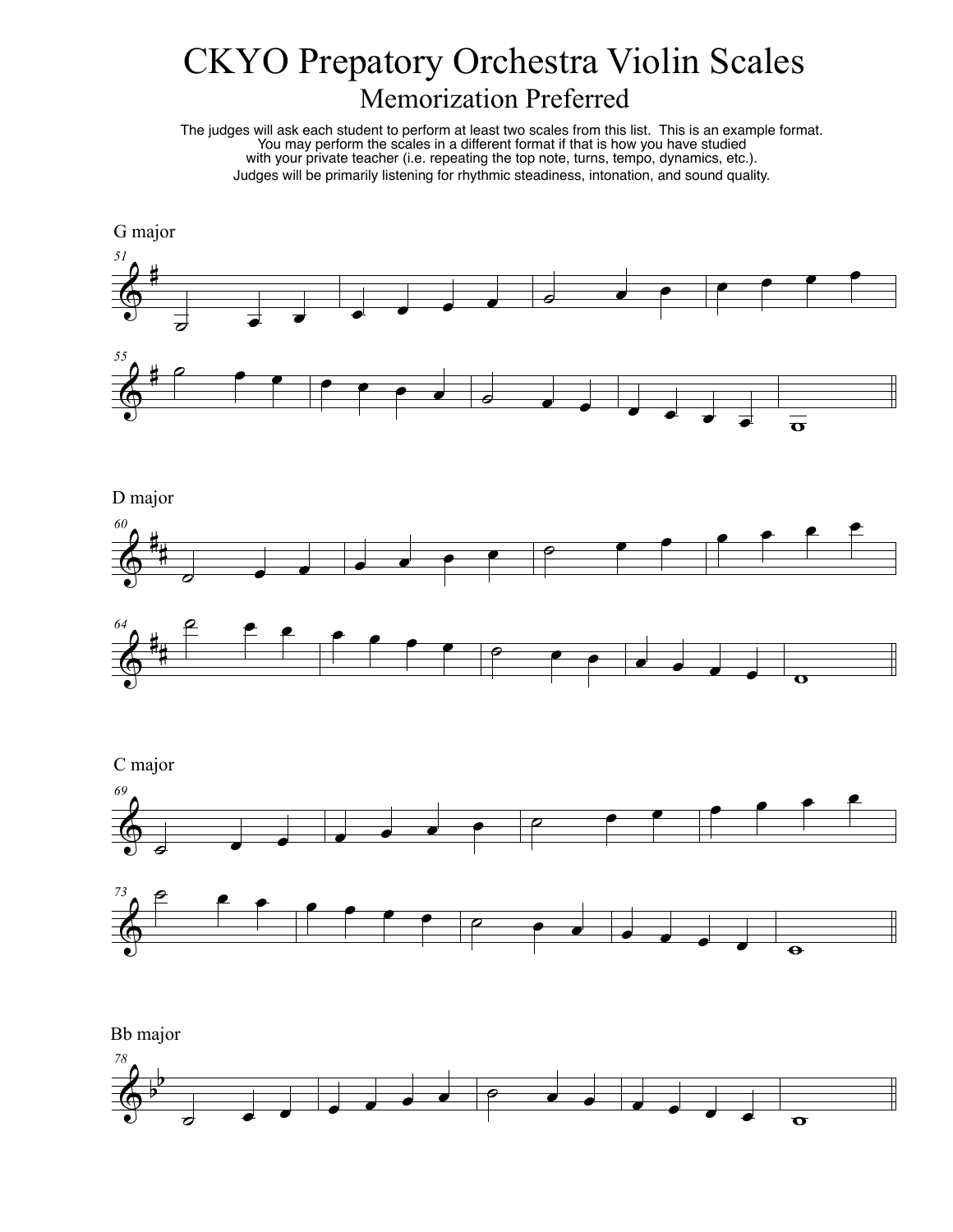## CKYO Prepatory Orchestra Viola Scales Memorization Preferred

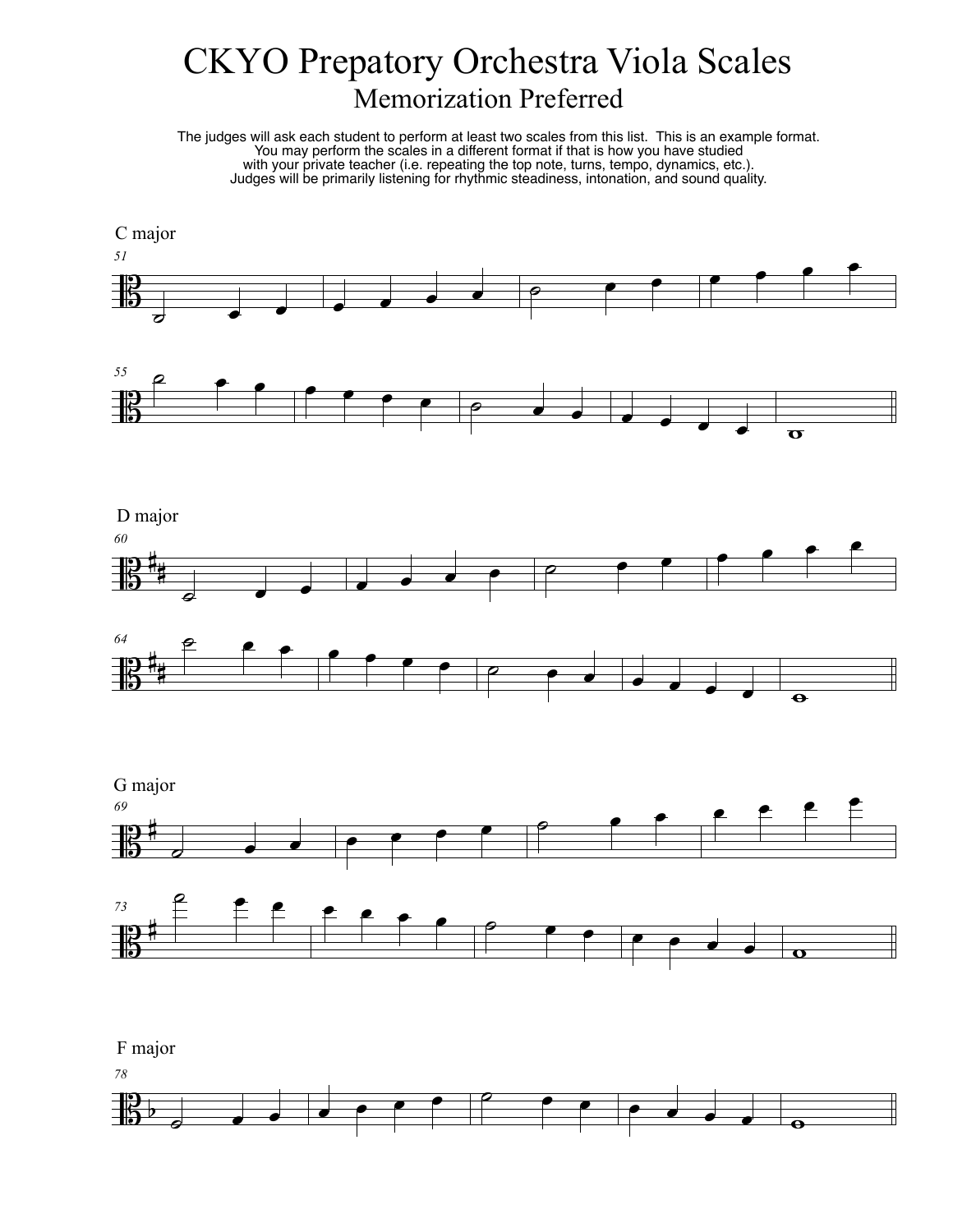## CKYO Prepatory Orchestra Cello Scales Memorization Preferred